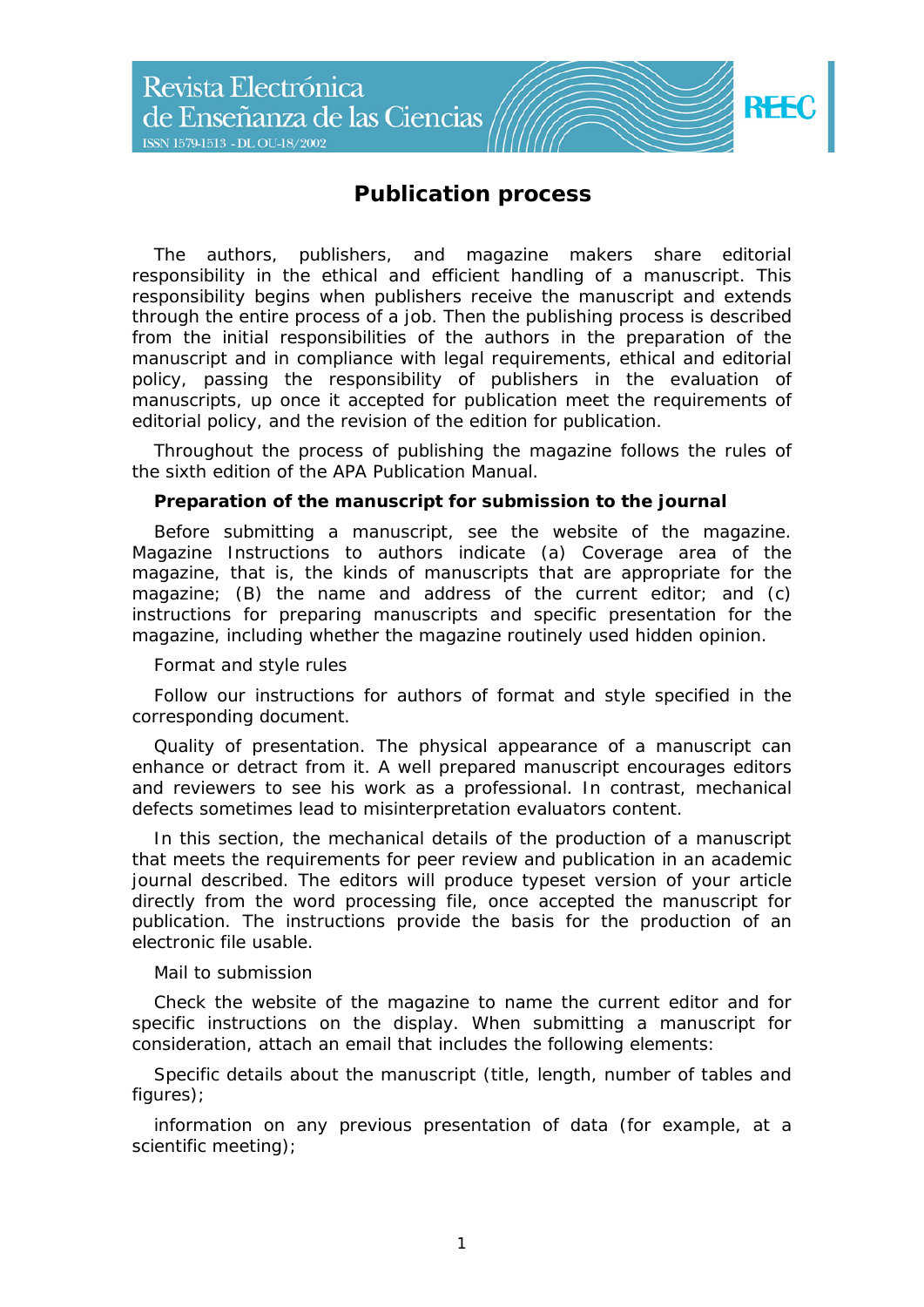

information on the existence of closely related manuscripts that have been subjected to the simultaneous consideration of the same or another journal;

notification of any interest or activity that might have influenced research;

verification that the treatment of subjects was in accordance with the ethical standards set; Y

a copy of the permission granted to reproduce or adapt any copyrighted material from another source or a notice that the permits are pending.

The corresponding author is responsible for ensuring that all authors agree with the content of the manuscript and the order of authors before submitting an original or revised manuscript. The letter should ensure editor such agreements have been reached and that the corresponding author is responsible for informing co s timely and editorial decisions, comments received, changes made in response to editorial review and to store Revision campaign. If the manuscript is accepted, all authors have to certify ship s author.

Finally, include your email address.

Correspondence. While a manuscript is under consideration, be sure to inform the editor of any background correction necessary, any change of address, and so on. In all correspondence, including the full title of the manuscript, the names of the authors and manuscript number (assigned by the magazine when the manuscript was first received).

Compliance with legal requirements, ethical and editorial policy

*Revista Electrónica de Enseñanza de las Ciencias* (REEC) adopts by reference the code of conduct established the Commitee on Publication Ethics (COPE) [\(Principles of Transparency and Best Practice in Scholarly](http://publicationethics.org/files/Principles_of_Transparency_and_Best_Practice_in_Scholarly_Publishingv2.pdf)  [Publishing\)](http://publicationethics.org/files/Principles_of_Transparency_and_Best_Practice_in_Scholarly_Publishingv2.pdf).

The authors are responsible for demonstrating that they have complied with the ethical rules governing the publication. By submitting a manuscript to a magazine editor for consideration, you may be asked to provide proof of compliance with these standards. It is also expected to meet legal standard of fair use when reprinting or adapting the work of others and comply with policies established by the publication of the magazine editor.

Conduct research ethics and conflicts of interest. When you submit your manuscript, you may be asked to verify that it has complied with the ethical standards in the conduct of their investigation. You may also be asked to disclose potential conflicts of interest and indicate the financial arrangements or affiliations with any goods or services used or discussed in their documents as well as any possible bias against another product or service.

Permission to reprint or adapt the work of others. If your paper includes borrowed material from another source, the original source must be cited in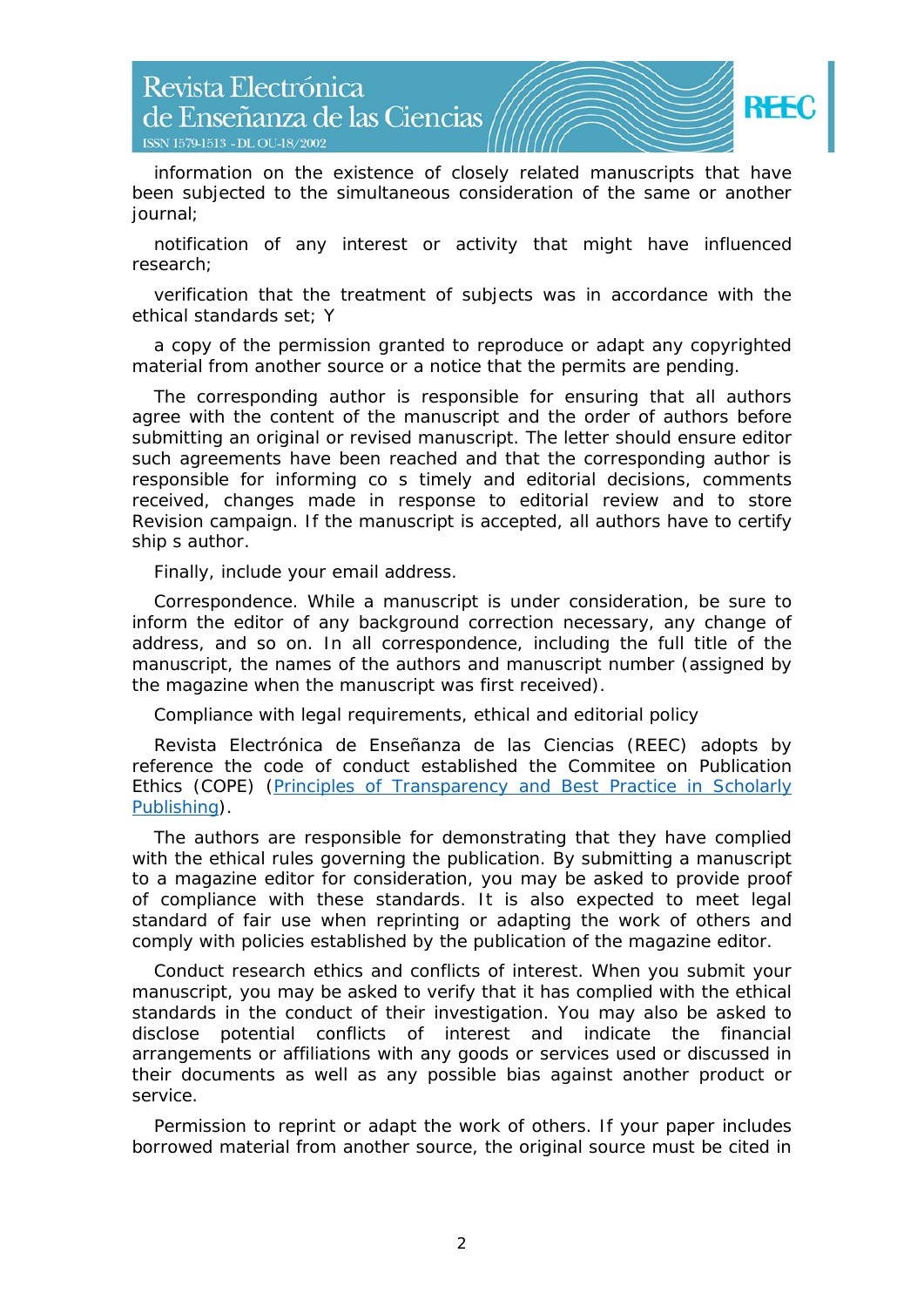

your paper. It is the responsibility of the authors obtain letters of authorization from the copyright holders to reproduce copyrighted material and attach copies of these letters to the accepted manuscript.

### **Process evaluation of manuscripts**

### *Peer reviewed*

The academic journal articles are original, primary publications. This means that have not been previously published, contributing to scientific knowledge, and that have been peer-reviewed. The peer-reviewed research in a field is built through individual contributions which together represent the accumulated knowledge in a field of knowledge.

To ensure the quality of each contribution, and that the work is original, valid and meaningful, experts carefully review submitted manuscripts. By submitting a manuscript to a peer-reviewed journal, a conscious author implicitly in circulation and discussion of the manuscript. During the review process, the manuscript is a confidential document.

The publisher of each journal is responsible for the quality and content of the magazine. Journal editors seek manuscripts that (a) contribute significantly to the specific area of magazine content, (b) communicate clearly and concisely, and (c) follow style guidelines. Magazine publishers often with the assistance of associate editors assume responsibility for a specific area of magazine content or part of the manuscripts submitted to the journal. For some magazines, the editor can act as associate editor at all stages of consideration of a manuscript, including communication with an author with respect to acceptance, rejection, or the necessary revision of the manuscript. Editors consultation, counseling and special review manuscripts and make recommendations to the editors or associate editors about manuscripts. However, the publisher has the final editorial authority and may make a decision that is not recommended by reviewers.

The editor can accept or reject a manuscript flat, ie, prior to review by an associate editor or reviewers. More typically, however, the editor sends the manuscript to an associate or directly to the evaluators editor.

Evaluators. An editor usually seeks help from several specialists in the content area of the manuscript submitted to reach an editorial decision. An editor may solicit individual students for a number of different reasons, including technical expertise, familiarity with a particular dispute, and balance of perspectives. Reviewers provide academic information to the editorial decision, but the decision is only the publisher.

Hidden evaluator. Magazine publishers, either routinely or at the request of the author, can use hidden opinion. In a hidden view, the identity of the author of a manuscript is hidden by the evaluators during the review process. See the instructions to authors in the journals to which you send your manuscripts to determine if a magazine routinely used hidden hidden opinion or offer opinion the authors upon request. The authors are responsible for hiding their identities hidden manuscripts received opinion; for example, they must take special care to format their manuscripts so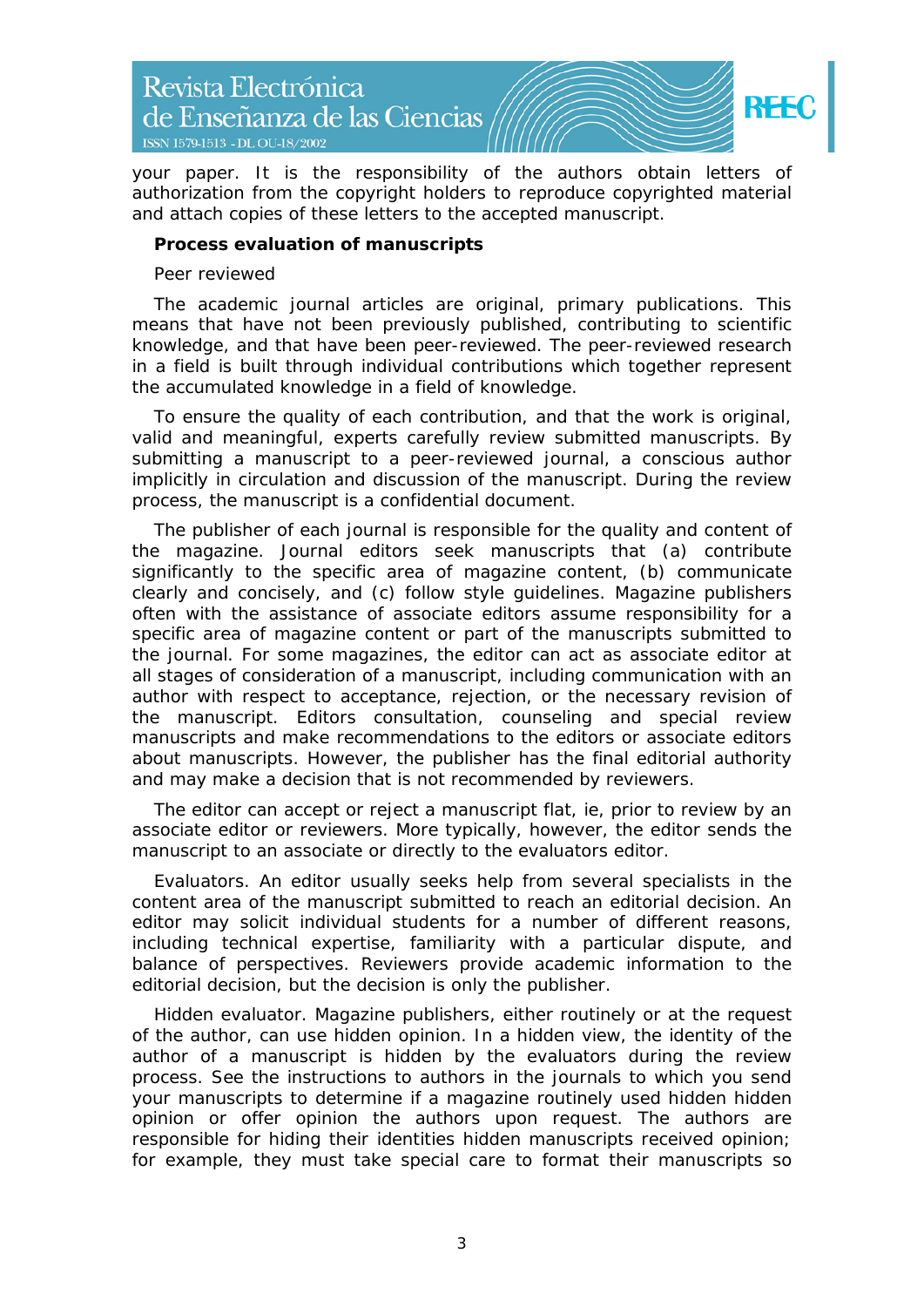# Revista Electrónica de Enseñanza de las Ciencias ISSN 1579-1513 - DL OU-18/2002



their identities as creators of the document is not easily revealed. It is the policy of the magazine that the names of the authors, will not be released to the evaluators until the review process is complete without the consent of the authors. In addition, the review process is masked in both directions; Identities of reviewers will not be announced to the authors, unless the reviewer decides to do so.

Time for peer review. The review period may vary, depending on the length and complexity of the manuscript and the number of evaluators to have been asked to evaluate, but the process of each revision is usually two to three months. After that time, the author can expect to be notified of the status of the manuscript. It would be appropriate for an author to communicate with the contact editor if it has not been received after more than three months.

# *Acceptance or rejection of the manuscript*

Reviewers provide assessments to the editor concerning the academic quality of the manuscript, the importance of the new contribution that the work could provide, and the adequacy of the work to particular journal. The decision to accept a manuscript, reject it, or invite a revision is the responsibility of the editor; editor's decision may be different from recommending any or all evaluators. Publishers can generally choose one of three actions:

1. Acceptance. Once a manuscript is accepted, entering the production phase of the publication. No further changes can be made by the author for the manuscript than those recommended by the proofreader. The author remains responsible for the performance of all associated procedures (eg transfers of copyright, disclosures, permits). If all required documents are not completed can lead to shrinkage of the acceptance of a manuscript.

2. Rejection. A manuscript is generally rejected because (a) the work is seen as being outside the scope of coverage of the magazine; (B) containing serious errors of design, methodology, analysis or interpretations that question the validity of the job editor; or (c) it is considered novel that makes a limited contribution to the field. Sometimes, good editors reject manuscripts simply because they lack the space to publish all high quality manuscripts sent to the journal. A manuscript that has been rejected by a journal can not be revised and resubmitted to the same journal.

If a manuscript is rejected and the author believes that an important point was overlooked or misunderstood by reviewers, the complainant may appeal the decision of the editor by contacting the publisher. Those who feel that their manuscripts are unfairly rejected by the journal may appeal such decision to the Editor.

3. Rejection invitation to revise and resubmit. This category applies to a number of manuscripts that are considered to have high potential for possible publication in the journal, but are not yet ready for final acceptance. Manuscripts in this category range from the editor has judged require substantial reworking (including the possibility that they may need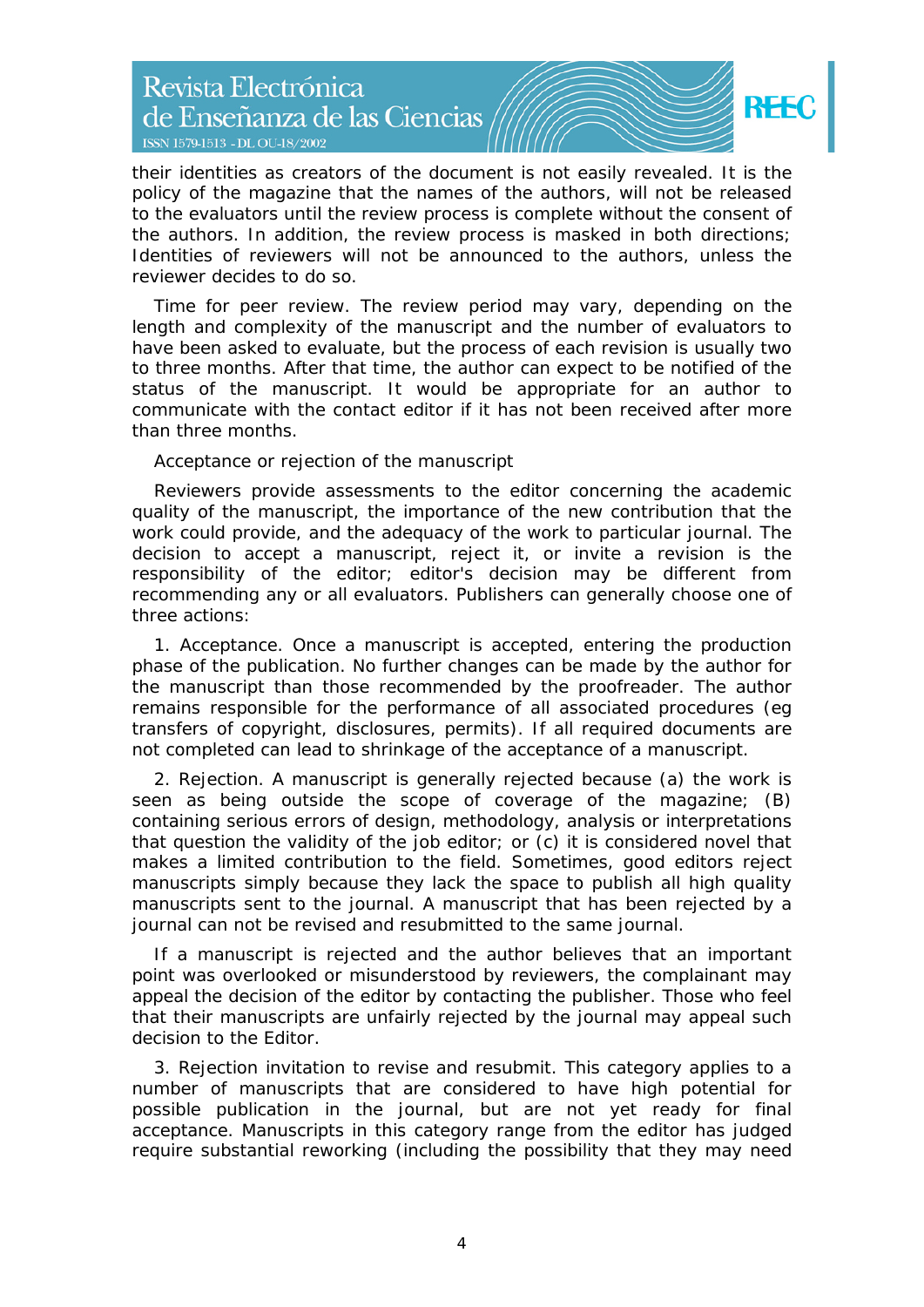Revista Electrónica de Enseñanza de las Ciencias ISSN 1579-1513 - DL OU-18/2002



additional empirical data collection, or that may need to be completed entirely new experiments or tests must be modified) to they only need a small number of specific modifications. You can use a category called conditional acceptance for this level of review. Rejection invitation to revise and resubmit not guarantee the eventual publication of the article in the magazine. In many cases, this invitation is limited in time; and does not extend through changes in the editors.

Most of the manuscripts should be reviewed, and some manuscripts should be reviewed more than once (although the revision does not guarantee acceptance). The initial reviews of a manuscript may reveal the author, editor and reviewers deficiencies that were not apparent in the original manuscript and the publisher can request a new patch to correct these deficiencies. During the review process, an editor can ask an author to provide material that complements the manuscript. As the manuscript moves through the review process, publishers are free to solicit evaluators who were not in the initial set of evaluators.

If the editor rejects a manuscript or returned to the author for review, the editor must explain why the manuscript is rejected or why the revisions are necessary.

The editor does not have to provide reviewers' comments the author, but often choose to do so. Publishers do not undertake to make a major editing of manuscripts. Authors are expected to attend the detailed recommendations for review editors; however, the content and style of the article remain the sole responsibility of the author. The servile compliance with all recommendations of all evaluators can lead to a manuscript difficult to understand, which is not the intention of the review process. To resubmit a revised manuscript, authors are encouraged to include a cover letter explaining how they have responded to all the comments of the reviewers (regardless of whether the authors agree or disagree with the comments).

### **Publication of manuscripts**

# *Compliance with the requirements of editorial policy*

The transfer of copyright. When a manuscript is accepted for publication, the editor of the journal sends the author a legal form regarding copyright and author ship. For copyright transfer ring, publishers author s permission for (a) more widely distribute the work, (b) the reuse control by others, and (c) hand him the paperwork involved in the record and the administration of copyright. The publisher, in turn represents the interests of the author and author s allows reuse your work in several ways.

### *Review process edition*

After your manuscript has been accepted for publication, the editor will contact you with detailed instructions on working with editors, typographical correction of the manuscript, and monitoring of the publishing process.

Preparation of word processing file for proofreading and typesetting. Most publishers request that the authors provide the word-processing files mails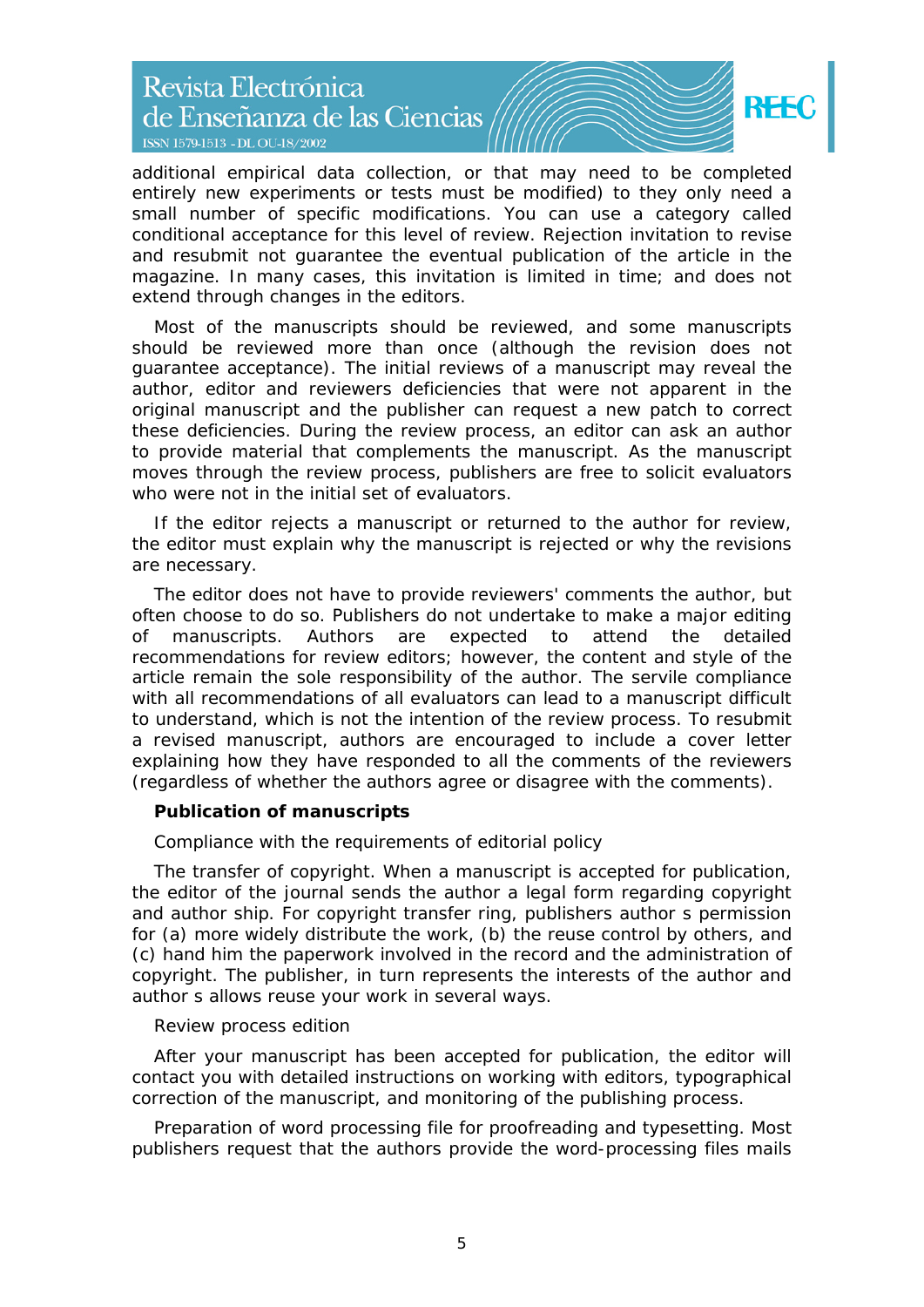# Revista Electrónica de Enseñanza de las Ciencias ISSN 1579-1513 - DL OU-18/2002



containing his manuscript, figures and other materials to the production office for proofreading and production. You may be asked to provide electronic files of manuscripts by e-mail or through a slide presentation l. See instructions for the author s journal to which you are sending your paper to the last guidance on the preparation of the manuscript files.

Review of the tests. Both journal editors and proofreaders introduce changes in the manuscripts to correct errors of form to achieve consistency of style, or clarify the expression. The corresponding author should review the edited manuscript carefully, be alert to changes in the meaning and be aware of the levels of the game and because of the statistics, equations and tables. It is important to check the test word for word against the manuscript to detect typos.

Changes in these tests limit the production error correction and updates reference citations or addresses. This is not the time to rewrite the text. Be sure to check the following:

- Are all questions fully answered?
- Is the correct hierarchy of titles and subtitles?

■ Are they correct all the numbers and symbols in the text, tables and mathematical and statistical copy?

■ Are the tables correct? They are the notes correct alignment of the table, superscripts and footnotes?

■ Are the figures correct? Are they correct titles and numbers? Are all tags spelled correctly? The symbols in the legends match those of the figure? Do your graphics picture reproduce successfully?

If coauthors involved in reviewing editing the manuscript, contact the author is responsible for the consolidation of the necessary changes, and send them to the publisher. It is important to send the requested changes to the publisher with the deadline for the publication of his article to avoid delays.

Data retention. The tradition in the journal is to preserve data, instructions, coding systems, procedural details, and analyzes so that copies can be made in vain in response to questions from interested readers.

Correction notices. Occasionally, errors occur in magazines published articles. If it detects an error in your article and considers that a notice of correction is justified, present a notice of the proposed correction to the editor of the magazine. The notification must contain the following elements: (a) Full title of the journal, year, volume number, issue number (if any), and inclusive page numbers of the article being corrected; (B) full article title and the names of all authors s, exactly as they appear in the published article; (C) precise location of the error (eg, page, column, line); (D) the exact quote from error or, in the case of long error or an error in a table or figure, an accurate paraphrase of error; and (e) concise writing, UN ambiguous correction. Because it is not the purpose of corrections to place